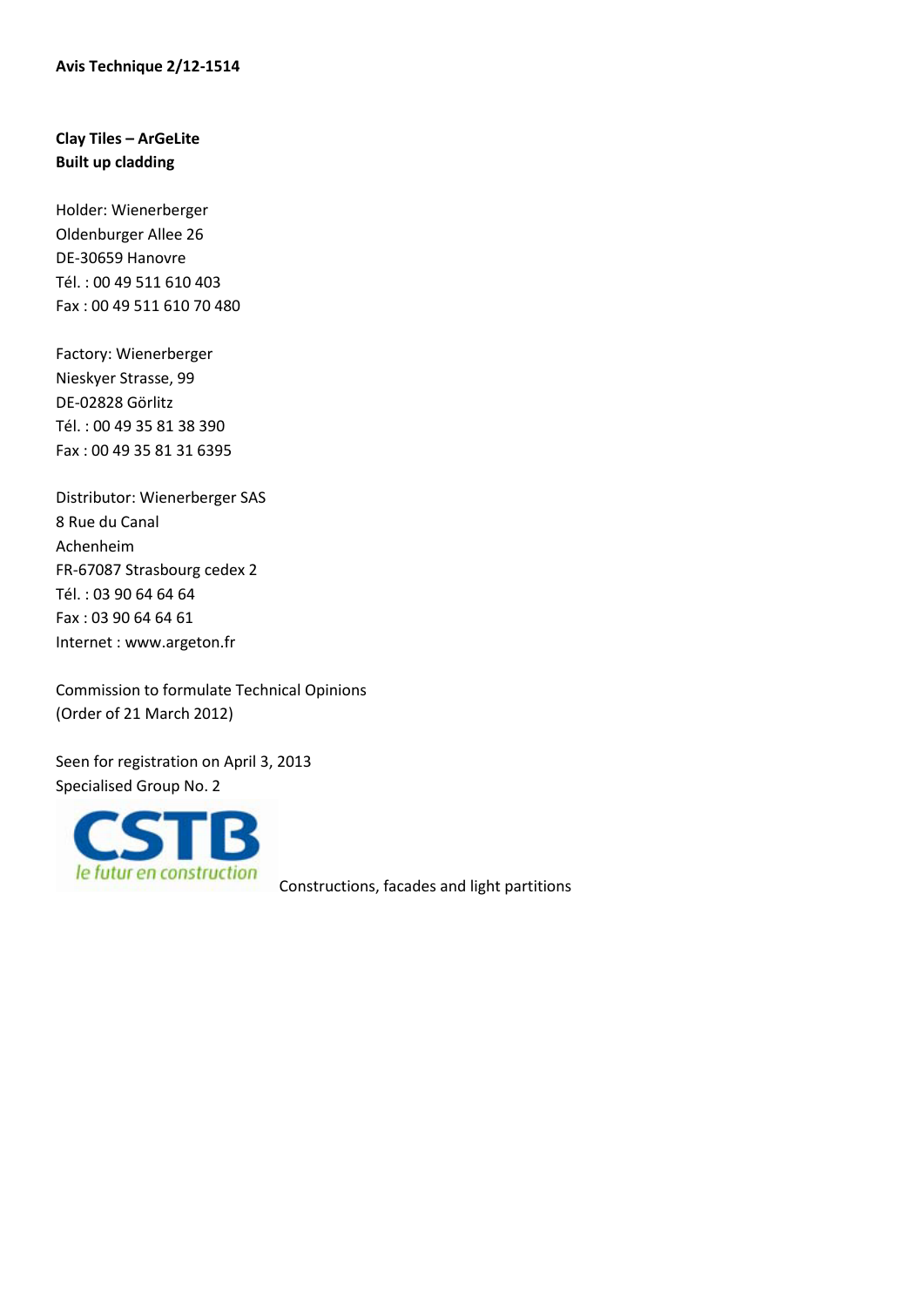The Specialized Group n ° 2 "Constructions, facades and light partitions" of the commission in charge of formulating the Technical Opinions examined on September 18, 2012, the method of cladding reported ArGeLite presented by the company WIENERBERGER. He formulated the following Opinion on this process. This Notice applies only to the manufacture of ArGeLite shingles with a CERTIFIECSTB CERTIFIED certificate attached to the Notice issued by CSTB. This Notice has been formulated for use in France.

## **1. Brief description of the system**

## **1.1 Summary description**

Cladding method based on single-skinned clay elements arranged horizontally and maintained by horizontal rails fixed on a metal frame or wood joined to the shell.

## **General Characteristics**

- Dimensions of tiles (see Table 1)
	- o Height: 200, 250, 300mm
		- o Length: 400 to 800mm
	- o Thickness: 24mm

## Weight of the tiles: 31.8 kg/m²

Suggested shades include: Beige Apricot, Salmon Red/Pastel, Tuscan Red, Natural Red, Red Brown, Ice Blue, Light Gray, Platinum Gray, Mineral Gray, Volcanic Gray, Pearl White, Sand, Sahara Yellow.

#### **1.2 Identification of tiles**

ArGeLite shingles CTBC certified and are identifiable by a marking in accordance with §6.3 of Chapter 1 of the special requirements of the certification CERTIFIECSTB CERTIFIED (EP11) of cladding, vetures and cladding, and under-roof cladding ». The marking is in accordance with  $\S$  6 of the Technical File.

## **2. AVIS**

#### **2.1 Field of use accepted**

- Installation on vertical supports in masonry or in concrete, new or in service, blind or pierced with bays, located on floors and protected ground floor of exposure class Q1 to Q3 in accordance with P 08- 302 (see Table 1 at the end of the file).
- Installation on timber framed houses (MOB) in accordance with DTU 31.2, is limited to:

 $-R + 2$  (height 9 m maximum) in situation a, b, c,

 $-R + 1$  (height 6 m maximum) in situation d, respecting the prescriptions of § 11 of the Technical File.

- The rain screen is cut every 6 m for the drainage of runoff to the outside.
- Wind exposure corresponding to admissible pressures and depressions under normal maximum wind speed according to Table 2 at the end of the file.

## **2.2 Assessment on the system**

**2.21 Satisfaction with applicable laws and regulations and other qualities of terms of use Stability**

Reported cladding does not participate in the functions of load transmission, bracing, resistance to impact safety. They are the responsibility of the structure that supports it.

The stability of the cladding reported on this structure is adequately ensured in the proposed field of use:

#### **Safety in case of fire**

The system does not preclude compliance with regulatory requirements. The verifications to be carried out (about the so-called "C + D" rule, including for buildings already in service) must consider the following characteristics:

- The fire reaction rating for tiles alone is M0.
- The combustible mass of mineral wool is negligible with respect to the levels of requirement

#### **Security in seismic zones**

#### *Timber frame*

The ArGeLite timber-cladding system can be used on concrete walls or MOBs in accordance with DTU 31.2, vertical planes, in zones and buildings according to the table below (according to the decrees of October 22, 2010 and July 19, 2011):

| Seismic | Classes of importance categories of buildings |  |  |  |  |
|---------|-----------------------------------------------|--|--|--|--|
| Zone    |                                               |  |  |  |  |
|         |                                               |  |  |  |  |
|         |                                               |  |  |  |  |
|         |                                               |  |  |  |  |
|         |                                               |  |  |  |  |
|         | Allowed installation                          |  |  |  |  |

The provisions to be respected in the seismic zone 2 for buildings of categories III and IV and in seismic zones 3 and 4 for buildings of all categories of importance are given in Annex A at the end of the Dossier.

#### *Metal frame*

The ArGeLite steel-cladded siding system can be used on concrete walls, vertical planes, limited to areas and buildings according to the table below (according to the orders of 22 October 2010 and 19 July 2011):

| Seismic | Classes of importance categories of buildings |  |  |  |  |
|---------|-----------------------------------------------|--|--|--|--|
| Zone    |                                               |  |  |  |  |
|         |                                               |  |  |  |  |
|         |                                               |  |  |  |  |
|         |                                               |  |  |  |  |
|         |                                               |  |  |  |  |
|         | Allowed installation                          |  |  |  |  |
|         | Not Allowed installation                      |  |  |  |  |

The provisions to be respected in the seismicity zone 2 for the buildings of categories of importance III and IV and in zone of seismicity 3 for the buildings of categories of importance II, III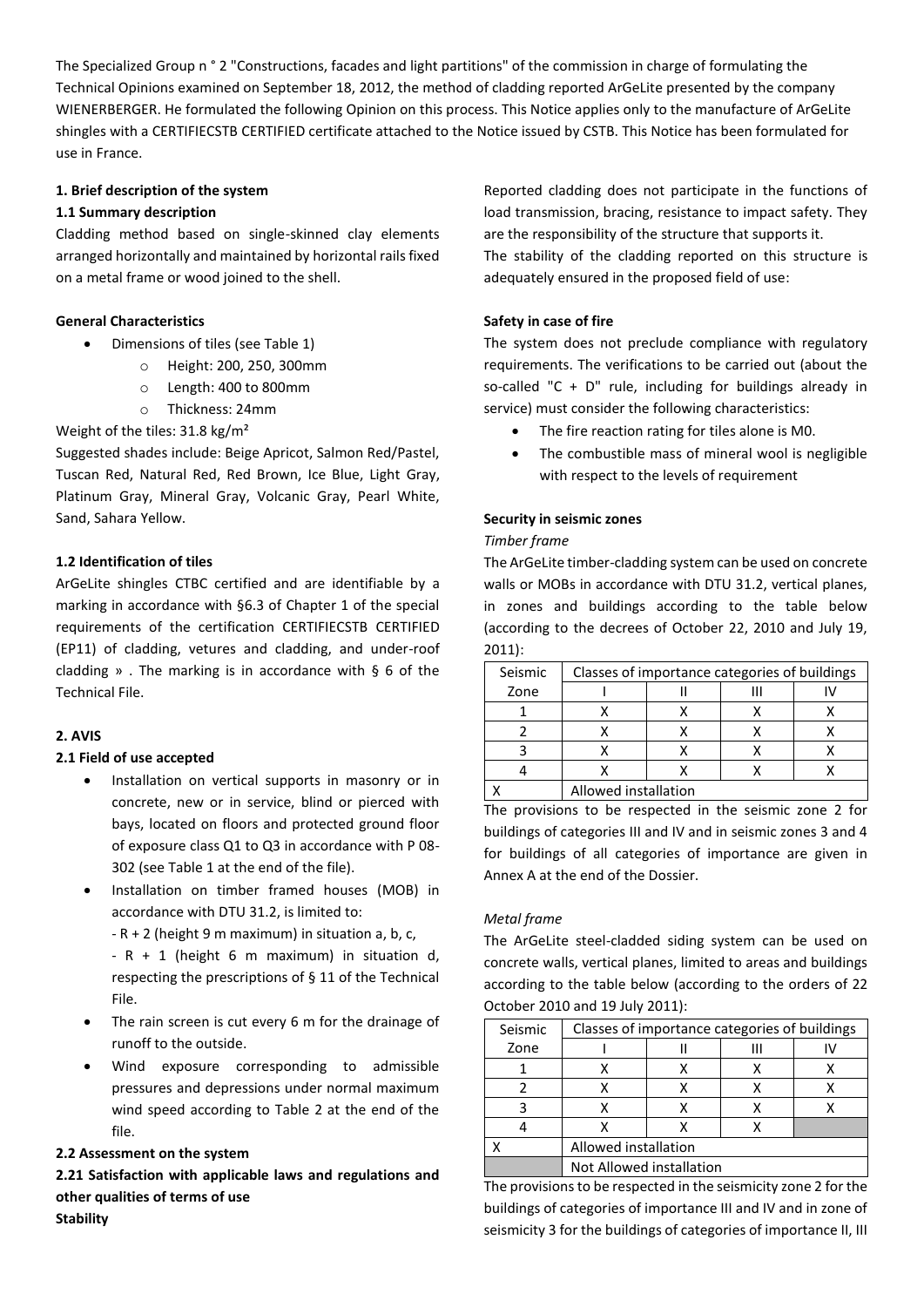and IV and in zone of seismicity 4 for the buildings of categories II and III are given in Annex B at the end of the Dossier

#### **Prevention of accidents during implementation**

It can normally be assured.

#### **Thermal insulation**

The satisfaction of the minimum requirements of the current Thermal Regulation, applicable to new constructions, must be verified on a case by case basis.

#### **Elements of thermal calculation**

The surface thermal transmittance coefficient Up of a wall incorporating an external insulation system based on ventilated cladding is calculated according to the following formula:

$$
U_p = U_c + \sum_{i} \frac{\psi_i}{E_i} + n \cdot \chi_j
$$

With:

- $U_c$  is the surface heat transfer coefficient in the current part, in W/(m2.K).
- $\Psi_i$  is the linear thermal transmission coefficient of the integrated thermal bridge i, in W/(m.K).
- $E_i$  is the distance between the linear thermal bridge i, in m.
- $n -$  is the number of point thermal bridges per  $m<sup>2</sup>$  of wall
- $X_i$  is the point thermal transmittance of the integrated thermal bridge j, in W/K.

The coefficients Ψ and X must be determined by numerical simulation according to the method given in the Th-Bât rules, issue 5. In the absence of numerically calculated values, the default values given in § III.9.2-2 of Fascicle 4/5 Th-U Rules can be used.

In the case of singular points, account should also be taken of loss through the trim profiles.

#### **Sealing/tightness**

Air tightness: it is the responsibility of the support wall, Water tightness: it is satisfactorily ensured by the joints covering the facings between them and by the profiles of dressing of the singular points.

- On concrete or masonry substrates: In the sense of the document "General Conditions of Use for External Thermal Insulation Systems Subject to a Technical Opinion" (CSTB Paper 1833 of March 1983), the system allows to make walls of type XIII
- The support walls must meet the requirements of Chapters 2 and 4 of this document and be airtight.
- On MOB substrates: The tightness is satisfactorily ensured within the accepted field of use.

#### **Environmental and health data**

There are no FDES for this process. It is recalled that FDES do not fall within the scope of the process suitability test.

#### **Additional useful information**

The external shock performance of the ArGelite process corresponds, according to the P 08 302 standard, to the easily replaceable wall class Q1, with the spacing of the uprights 900 mm maximum. In the reinforced configuration (horizontal rail positioned at mid-height of ArGelite tiles and a primary frame amount every 40cm), the external shock performance of the ArGelite process corresponds, according to the P 08 302 standard, to the exposure class Q3 in wall easily replaceable. Replaceability considered easy, however, requires replacement elements to be supplied at the site.

In application of the attribution rules defined in the document "ReVETIR classification of thermal insulation systems of facades from the outside", the system is classified:

```
r_2 e<sub>4</sub> V^*<sub>384</sub> E<sub>3</sub> T<sub>1+</sub> I<sub>4</sub> R<sub>4</sub>
```
\*V According to Table 2 at the end of the file.

#### **2.22 Sustainability - Maintenance**

The inherent durability of the components of the system and their compatibility make it possible to estimate that the reported cladding will have satisfactory durability equivalent to that of traditional cladding. The durability of the structural work is improved by the implementation of this cladding reported, especially in case of associated thermal insulation.

#### **2.23 Manufacturing and control**

The manufacture of ArGeLite elements is the subject of a systematic self-control regularly monitored by CSTB, to ensure a consistent consistency of quality.

The manufacturer availing himself of this Technical Notice must be able to produce a certificate issued by CSTB, attesting to the regularity and the satisfactory result of this self-check supplemented by the verification tests carried out by CSTB on products taken during the inspection visits. Products with a valid certificate are identifiable by the presence on the elements of the CSTB logo, followed by the marking number.

#### **2.24 Supply**

Elements supplied by WIENERBERGER include ArGeLite tiles, horizontal rails, EPDM shims, EPDM shims, splints and corner trim profiles.

All other elements are directly supplied by the laying company in accordance with the description given in the Technical File.

## **2.25 Installation**

This reported cladding arises without difficulty, by means of prior recognition of the support, a layout of the tiles and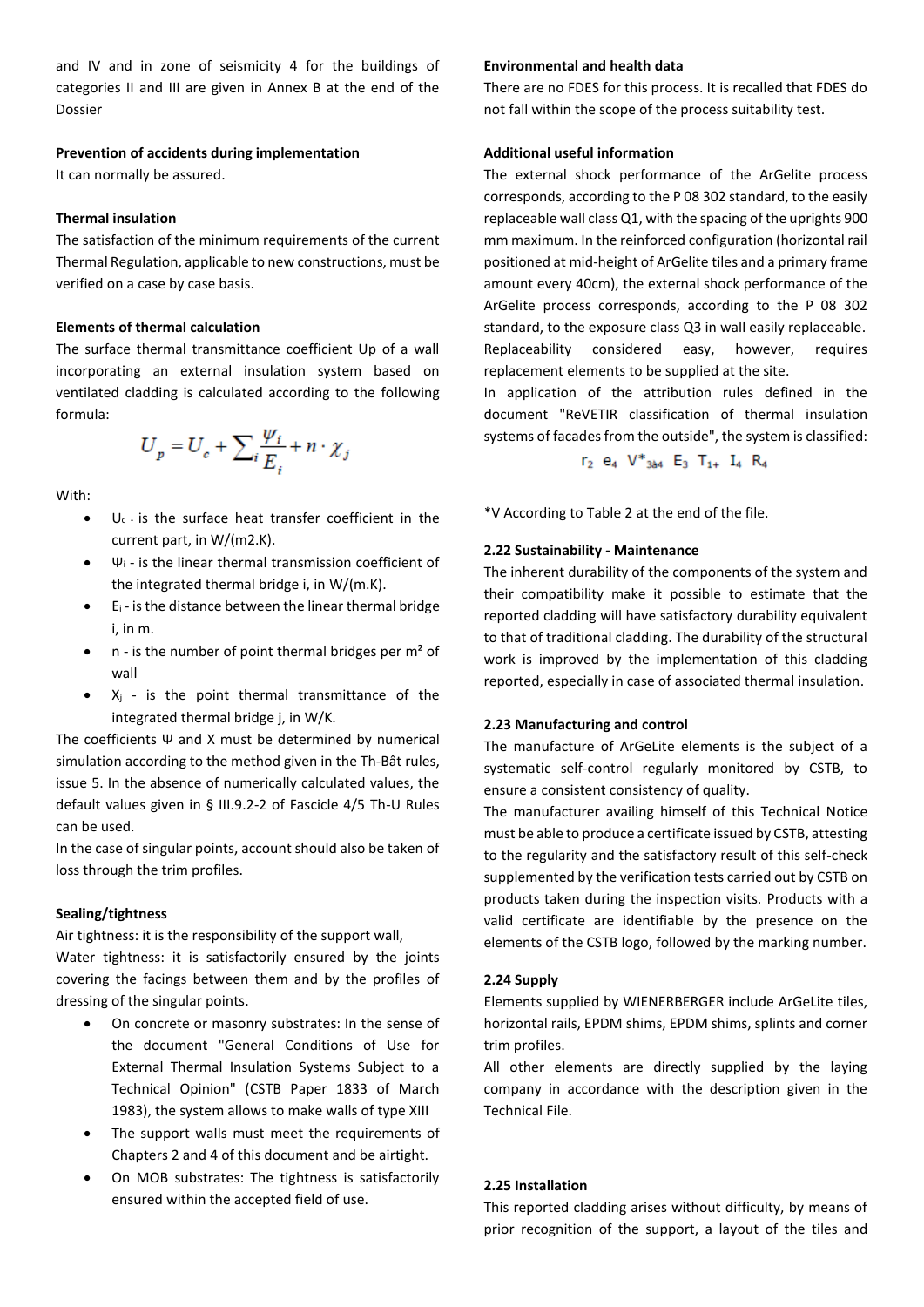complementary profiles, and compliance with the conditions of installation. The company WIENERBERGER provides, at the request of the installation company, technical assistance.

#### **2.3 Technical Specifications**

#### **2.31 Design Conditions**

#### **Fixings**

The fastenings to the load-bearing structure must be chosen considering the conditions of exposure to the wind and their value of design resistance to tearing in the considered support.

In the case of concrete supports filled with common aggregates or masonry, the resistance to the ultimate limit state of the anchors will be calculated according to the ETA (or possibly according to the Technical Notice in the case of certain chemical seals on masonry).

In the case of substrates with unknown characteristics, the ultimate limit state resistance of the anchors shall be verified by prior recognition, in accordance with the document "On-Site Determination of Ultimate Limit Resistance of a Mechanical Attachment". cladding reported "(Cahier du CSTB 1661 V2).

#### **Timber frame**

The design and implementation of the timber frame will comply with the requirements of the document "General rules for the design and implementation of wood framing and thermal insulation of cladding reported subject to a Notice Technical "(Cahier du CSTB 3316-V2), reinforced by the following ones:

- The coplanarity of the rafters shall be verified between adjacent chevrons with a maximum permissible gap of 2mm.
- Wooden rafters having a mechanical strength corresponding to at least class C18 according to standard NF EN 338, of natural durability or conferred by use class 3b according to FD P 20-651.
- At the time of their installation, rafters and wooden battens shall have a maximum target moisture content of 18%, with a difference of not more than two elements of 4%. The moisture content of the elements must be determined according to the method described by standard NF EN 13183-2 (with a peak moisture meter).
- Fixing brackets shall have been tested considering deformation under vertical load of not more than 1mm.
- The centre distance of the rafters must be 600 mm maximum

## **Metal frame**

The frame will be a steel flanged design and freely expandable aluminium, complying with the requirements of the document "General rules for the design and implementation of metal framing and thermal insulation of cladding reported the subject of a Technical Opinion "(Cahier du CSTB 3194 and its modification 3586-V2), reinforced by the following ones:

- The uprights must be checked between adjacent amounts with a maximum permissible deviation of 2mm.
- The permissible resistance of the brackets to the vertical loads to be considered must be that corresponding to a deformation under load equal to 1mm.
- The spacing of the uprights is at most 900 mm.

The frame must be subject, for each worksite, to a calculation note drawn up by the laying company assisted, if necessary, by the holder of the Wienerberger Company.

### **2.32 Conditions of installation**

#### **Layout plan**

Bridging of junctions by tiles, between bearing profiles is excluded.

### **Laying on MOB**

MOB installation according to DTU 31.2 is limited to:

- $R + 2$  (maximum height 9 m) in situation a, b, c,
- $R + 1$  (height 6 m maximum) in the d situation, respecting the prescriptions of § 11 of the Technical File.

The rain screen will be cut every 6m for the drainage of the runoff water to the outside.

The frame will be intersected at all levels.

The rafters will be placed to the right of the frame studs of the timber framed house.

#### **Seismic zones**

Laying in seismic zones is described in Appendices A and B at the end of the file. Framing is split at the right of each floor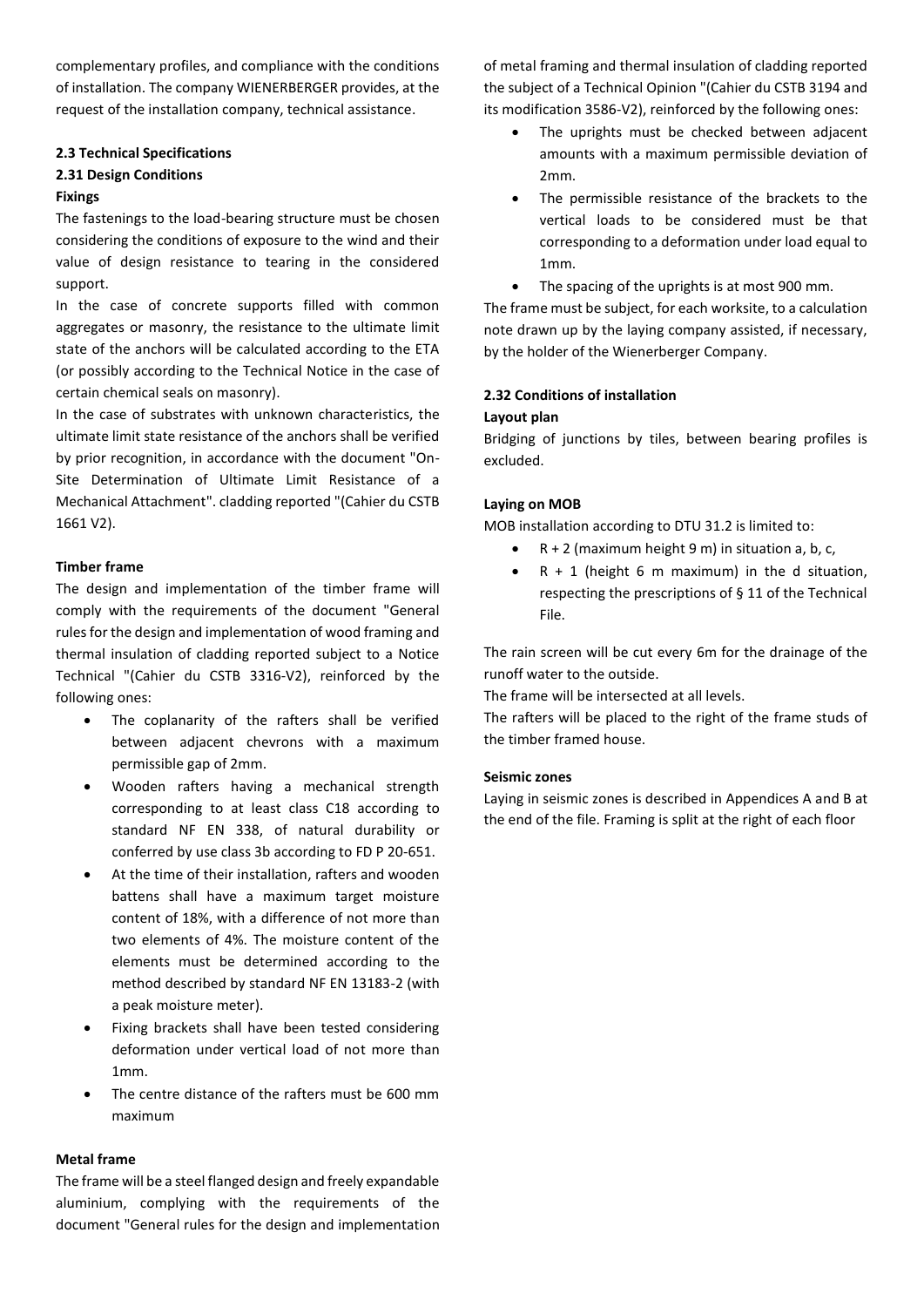#### 3. Additional comments from the Specialized Group

About the wind resistance, the admissible values under normal wind announced vis-à-vis the effects of depression account for a factor of safety taken equal to 3.5 on the value of ruin, which resulted in test by tearing off 2 screws fixing the rails of the central upright causing the fall of the elements.

The Specialist Group Rapporteur No. 16

# **Conclusions**

Global appreciation The use of the process in the proposed field of use is favourably appreciated Validity Until September 30, 2015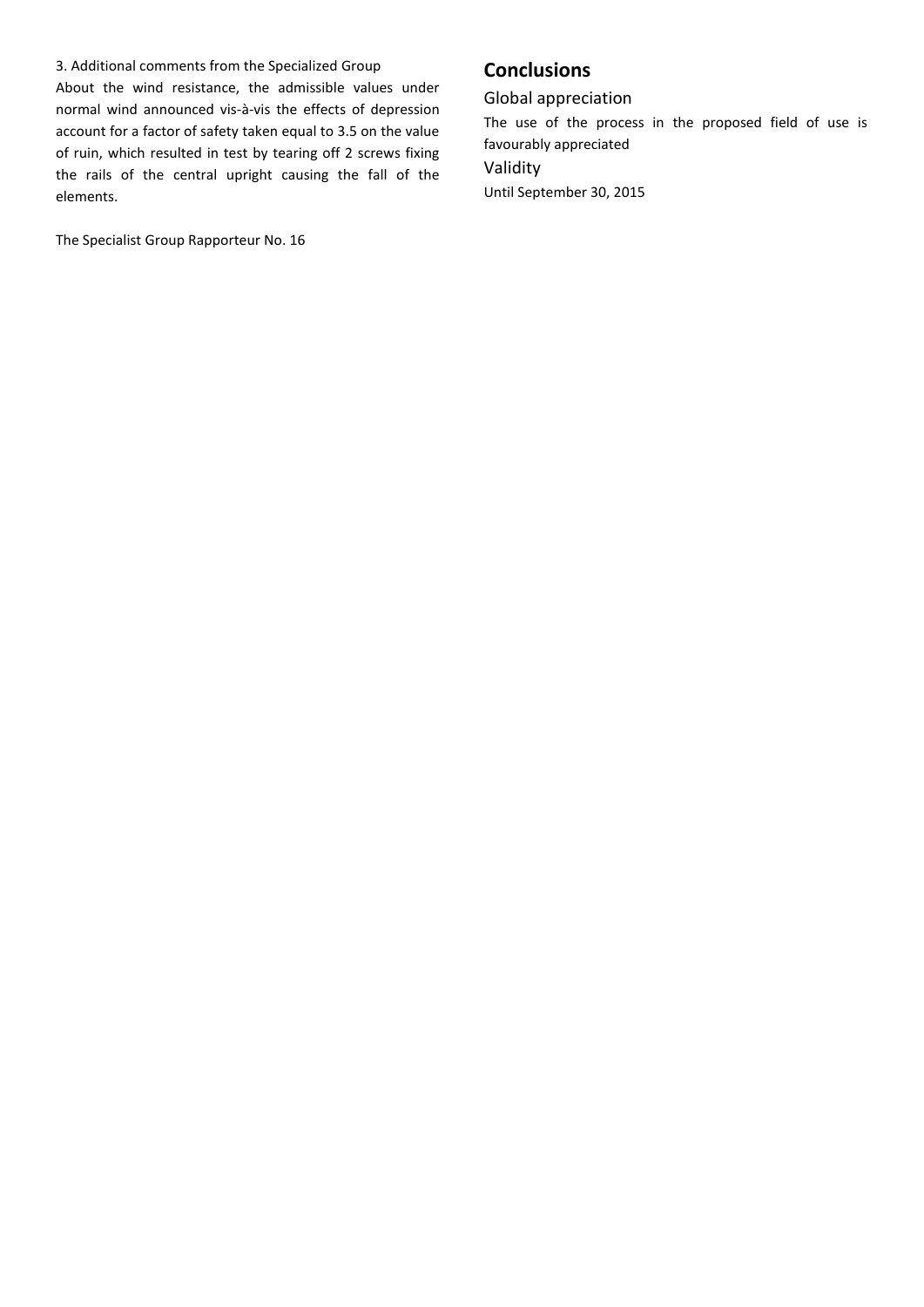# **Technical file prepared by the applicant**

## **A. Description**

## **1. Principal**

ArGeLite is a cladding system based on single-skinned clay elements arranged horizontally and maintained by horizontal rails fixed on a metal frame or timber frame. Additional insulation is usually arranged between the roughing and the cladding reported. The air gap between the cladding and the insulation is ventilated.

## **2. Material**

## **2.1 Used for Manufacture**

The tiles are clay

## 2.2 Implementation

- Primary structure:
- Timber: Usual components of the cladding reported on timber frame conforming to the Cahier du CSTB 3316 V2;
- Metallic: Metal frame components in galvanized steel or aluminium alloy conforming to CSTB 3194 and are modifying 3586-V2.
- Horizontal rails are made from extruded aluminium with EN AW 6063 T6 grade.
- Stabilization/safety shims: EPDM (Ethylene Propylene Diene Monomer) with a hardness of 60 ± 5 Shore A (according to DIN 53505).
- Protective tape in accordance with CSTB Handbook 3316-V2.
- EN AW-6063 T66 aluminium corner trim profiles distributed by Wienerberger.
- ACERMI certified insulation, in accordance with Cahiers du CSTB 3316-V2 and 3586-V2.

## **3. Elements**

## **3.1 Argelite clay tile**

ArGeLite elements are 24 mm thick clay tiles with a length of 400mm to 800mm and a height of 200mm, 250mm or 300mm.

Corner tiles (right and left) are made by sawing at 45° in the direction of the height.

The surface of ArGeLite tiles is smooth.

## **Dimensional characteristics**

- Height: ± 2mm
- Length: ± 1mm
- Thickness: ± 1mm
- Flatness and straightness: in accordance with standard NF EN 1304

## **Other features**

- No persistent efflorescence.
- Water absorption according to DIN 52251 (boiling water): maximum 12%.
- Resistance to freezing according to standard NF EN 539-2-Method C.
- Nominal surface weights: Approximately 31 kg/m<sup>2</sup>, valid for all heights proposed.

## **Colour of standard shingles**

Standard shades include: Beige Apricot, Salmon Red/Pastel, Tuscan Red, Natural Red, Red Brown, Ice Blue, Light Gray, Platinum Gray, Mineral Gray, Volcanic Gray, Pearl White, Sand, Sahara Yellow.

Other colours and aspects may be proposed as part of the expansion of the range based on internal manufacturing monitoring and external monitoring of CSTB (mechanical characteristics). The other characteristics of the elements are given in Table 1 at the end of the Technical File.

## **3.2 Fixings**

## **On metal frame**

The fixing of the horizontal rail on the metal frame is carried out:

- with a stainless steel self-tapping A2 screw with a minimum diameter of 5.5mm and a length of 25mm (5.5 x 25) with a minimum pull-out resistance of PK: 190 daN, according to NF P30 310,
- with aluminum stainless rivets with a diameter of 5 mm and a length of 12mm. The diameter of the head being 14mm minimum.

Other fixations of the same nature and of equal or superior characteristics may be used

## **On Timber frame**

The fixing of the horizontal rail to the wood frame is carried out with a stainless-steel screw with flat underside of minimum diameter 6mm and length 38mm (6.0x38) of minimum tear resistance PK = 190 daN according to the standard NF P 30-310.

## **3.3 Framing**

## **3.31 Timber frame**

The timber frame must comply with the requirements of Cahier du CSTB 3316-V2 "General rules for the design and implementation of timber framing and thermal insulation of cladding reported subject to a Technical Notice".

The minimum view width is 40mm for wood rafters.

## **3.32 Metal Frame**

The metal frame must comply with the requirements of CSTB Specification 3194 & its modification 3586-V2 "General conditions for the design and implementation of the metal framework & the thermal insulation of the cladding reported subject to a technical advice".

The metal frame can be galvanized steel at least Z 275 or aluminium alloy.

The amounts can consist of Omega, T, Z or L profiles. The width is 40mm minimum for metal studs.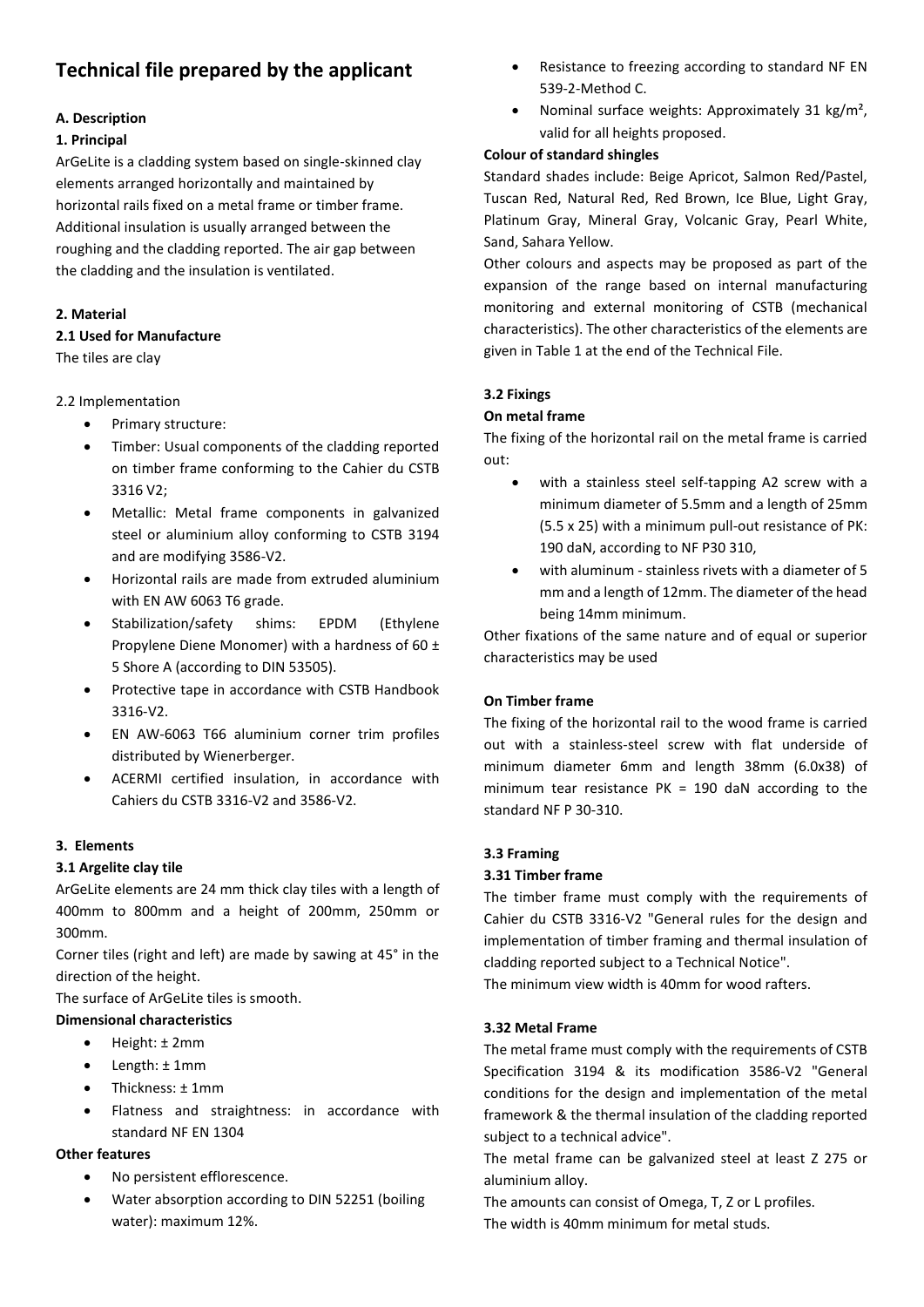The steel frame is considered in a protected & ventilated outside atmosphere. The aluminium frame is of freely expandable design.

The profiles have a maximum length of 6 m.

## **3.4 Associated accessories**

• Complementary trim profiles

Corner trim profiles are available in natural aluminium, anodised or lacquered. The lacquered corner trim profiles are available in the following three shades: copper brown (RAL 8004), light ivory (RAL 1015) or gray (RAL 7005). Other RAL colors can be offered on request. Corner trim profiles are marketed by Wienerberger.

• Horizontal rails and splint (see Fig. 4 and 4bis) The horizontal rails & splints are made of EN AW 6063 T6 aluminium alloy and are marketed by Wienerberger.

The horizontal rails are used in length of up to 3.6 m. The fishplates have a length of 20cm.

- Stabilization wedges in EPDM (see Fig. 5) The EPDM shims are positioned between two shingles at the vertical joints on each rail and provide the triple function:
- Avoid lateral shifting of ArGeLite tiles
- To guarantee a vertical joint of width 4mm between the tiles.
- To ensure a damping effect allowing a clutch without tightening of the tiles, while preventing the beating due to the wind.

There are two types of stabilization wedges:

- an EPDM stabilization wedge for use in the main part
- an EPDM stabilization wedge for shore use.

EPDM stabilizers are available in black & sold by Wienerberger.

- EPDM safety wedge (see Fig. 4.4)
	- The shims help to prevent the disassembly of shingles not covered by a tile in accessible places (ex: window sills on the ground floor), and to avoid the lifting of the tiles at the head of the wall (eg acroterium).

They are marketed by Wienerberger.

## 4. Fabrication

ArGeLite tiles are manufactured by the Wienerberger factory in Görlitz, Germany. The raw materials come from Stephan Schmidt Kamentz and Wienerberger GmbH Ebersbach and Rudakmuhle. The manufacturing process is as follows:

- Grinding and rolling,
- Addition of barium carbonate,
- Wetting the mixture,
- Casting and extrusion of tiles by spinning (control of spinning pressure and moisture),
- Cooking in a roller oven,
- Permanent cut

## 5. Manufacturing controls

## On raw materials

Every week:

- Humidity,
- Granulometry,
- Loss of fire,
- Visual inspection of the colour.

During manufacture

- Storage of the clay for four weeks before putting into production.
- Manufacturing parameters: empty, aspect, plasticity, dimensions (at the beginning of each post and every hour).
- Duration & drying temperature, residual humidity, appearance (once a day and by dryer).
- Duration & cooking temperature, appearance, removal after cooking (twice per station).

On finished products

- Dimensional control on 3 samples (once per station).
- Squareness control, straightness, flatness on 3 samples (once per station).
- Sound control (on each tile).
- Frost resistance test according to EN 539-2 method C followed by flexural strength according to NF EN 538 (once a quarter): no alteration.
- Control of water absorption with boiling water according to DIN 52251 (once a week).
- Control of flexural strength according to standard NF EN 538 (once a week): Certified CSTB value: 10 MPa.
- Water absorption and porosity control according to NF EN ISO 10543-3 (once a year).

## 6. Identification

ArGeLite elements benefiting from a CSTB certificate are identifiable by a marking in accordance with § 6.3 of Chapter 1 of the "Particular requirements of the CSTB Certification of cladding, and under-roofing" and including:

#### **On the product**

- The CSTB logo,
- The certificate number.
- The identification mark of the batch of manufacture **On pallets**
	- The CSTB logo,
	- The certificate number,
	- The name of the manufacturer, an identification of the production plant,
	- The trade name of the system and the trade name of the product,
	- The number of the Technical Notice for which the certified product is appropriate.

• Drying,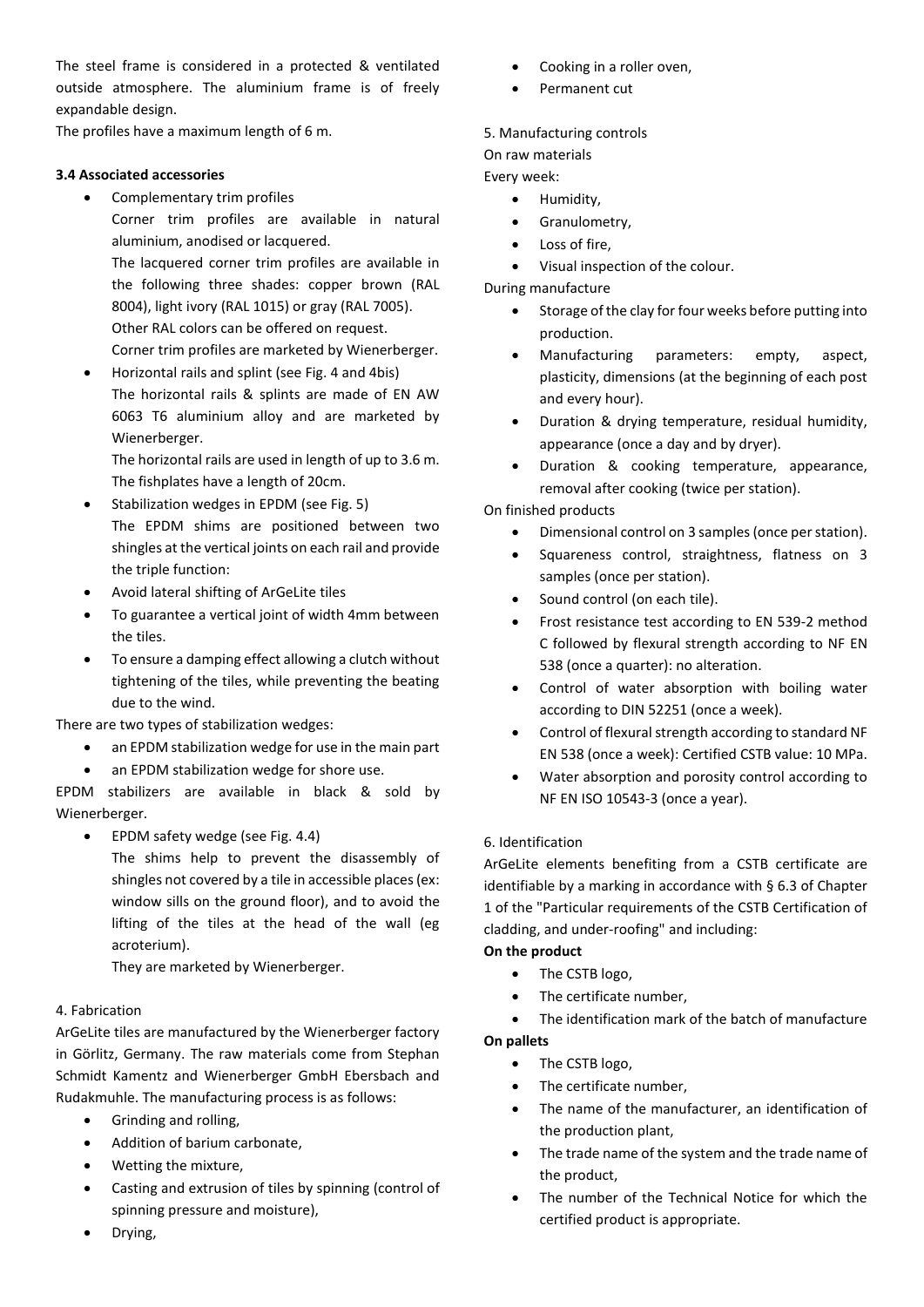## **7. Supply - Technical Assistance**

Wienerberger does not pose itself; it provides ArGeLite tiles, horizontal rails, EPDM shims, EPDM shims, splints and corner trim profiles.

All other elements are directly supplied by the installer, in accordance with the recommendations of this Technical File. Wienerberger has a technical service that can provide, at the request of the installer, technical assistance both in the study of a project and at the stage of its execution.

## **8. Working Area**

- Implementation on flat and vertical walls, new or existing masonry elements or concrete located on floor and ground floor.
- Possible installation on houses and buildings with timber frame in accordance with DTU 31.2, in compliance with the requirements of paragraph 11 of the Technical File.
- Wind exposure corresponding to a pressure or a vacuum permissible under normal wind of maximum value (expressed in Pascals) given in Table 2 at the end of the file.

## **9. Implementation of thermal insulation & vertical framing 9.1 Thermal insulation**

Insulation is implemented according to the requirements of the documents:

- For timber-frame installation: "General rules for the design and implementation of wood framing and thermal insulation of reported cladding subject to a Technical Notice" (CSTB Paper 3316-V2) .
- For installation on metal substructure: "General rules for the design and implementation of the metal framework and the thermal insulation of the cladding reported subject to a Technical Notice" (CSTB Handbook 3194 and its amendment 3586-V2).

## **9.2 Timber frame**

The implementation of the timber frame must comply with the requirements of Cahier du CSTB 3316-V2, reinforced by the following ones:

- The coplanarity of the amounts must be between adjacent amounts with a maximum permissible difference of 2mm.
- At the time of imstallation, wooden rafters and battens shall have a maximum target moisture content of 18%, with a difference of no more than two elements of 4%. The moisture content of the elements must be determined according to the method described by standard NF EN 13183-2 (with a peak moisture meter).
- The permissible resistance of the bracket to the vertical loads to be considered must be that corresponding to a deformation under load equal to 1mm.
- Wooden rafters having a mechanical strength of at least class C18 according to standard NF EN 338, of natural durability or conferred with class of use 3b according to FD P 20-651.
- In the case of a direct laying of the rafters on the support, it is advisable to check the defects of flatness of the latter (bumps, irregularities various) which must not be superior to 5mm under the ruler of 20cm, and 10mm under the rule of 2m.
- The maximum distance between the studs is 600mm in the common part (or 645mm on MOB).

## **9.3 Metal frame**

The implementation must comply with the requirements of CSTB Cahier 3194 and its modification 3586-V2, reinforced by the following:

- The coplanarity of the amounts should be checked to 2mm between adjacent amounts,
- Fixing brackets shall have been tested, considering deformation under vertical load of 1mm,
- The maximum distance between the posts is 900mm.

### **10. Installation**

### **10.1 General principles of laying**

The preliminary establishment of a layout is recommended to locate the singular points and to identify the zones of cuts. To establish the grid pattern, it should be noted that the value of the vertical joint between tiles is 41mm. The value of the horizontal joint between ArGeLite tiles is 10mm. Example of a grid pattern:

- Tile 290/596 mm weft 300/600
- Tile 240/696 mm weft 250/700
- Tile 190/796 mm weft 200/800

## **Cutting ArGeLite tiles**

The company should be equipped with a water table saw and equipped with a saw blade for ceramic material.

#### **Fastening to the supporting structure**

It is imperative that the installation company foresees the method of fixing the brackets according to the type of wall (hollow, solid, new, old) to determine with the chosen fasteners manufacturer:

- The type of fastening adapted, benefiting from a European Technical Approval or a Technical Notice.
- The vertical profile fixing distance, considering the weight of the ArGeLite system, the impact class and the wind effects of the site.

#### **Laying the horizontal framework**

The horizontal rail, ArGeLite tile support is attached to the vertical supporting frame. In the case of an assembly with an external insulation, the legs ensure a good circulation of the air space and allow adjustment of the verticality of the vertical frame.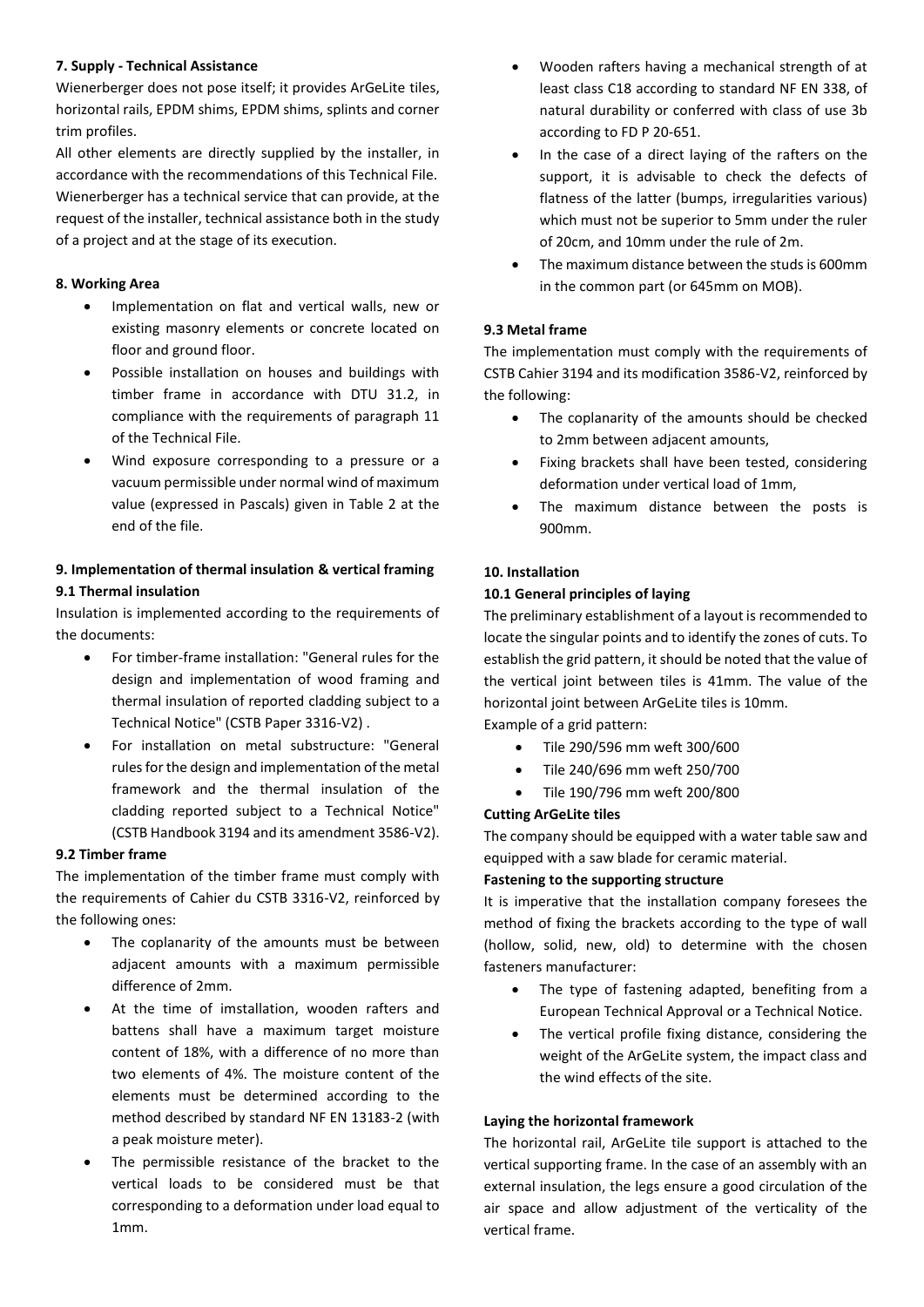Horizontal aluminium rails are attached to the vertical loadbearing framework. The installation height depends on the height of the tiles. Following the layout, the laying company will proceed to a vertical line on the support wall. The company will respect in common part:

- 300mm spacing between the horizontal rails for tiles 300mm high,
- 250mm spacing between horizontal rails for tiles 250mm high,
- 200mm spacing between horizontal rails for 200mm high tiles.

The company will be able to develop a laying template and use a level, to facilitate assembly and ensure the horizontality of the ArGeLite tile support rails.

The maximum overhang of ArGeLite horizontal rails at an angle or in a table is 300mm.

The junction of 2 horizontal rails is done:

- screwed onto a vertical support profile with a minimum width of 60mm. A space of 10mm will be left between the 2 rails,
- using the ArGeLite splint. The rails are slid in the splice on a length of 9.5cm on both sides, a space of 10mm is left between the 2 rails. The splint is screwed onto one of the rails at about 5cm from its end.

#### **Installation of ArGeLite Tiles**

#### (see Figs 10 and 11)

The assembly of the tiles consists firstly of embedding the upper part of the tile in the upper horizontal rail, then of resting the lower tongue of the tile in the lower rail. An EPDM stabilization wedge will be slid into the rail at the back of the ArGeLite tiles at the vertical joints.

This wedge avoids the lateral displacement of the ArGeLite tiles and allows to ensure a damping effect and a tight fitting of the tiles, while preventing the beating due to the wind.

The vertical joint between ArGeLite tiles is 4mm and the horizontal joint between ArGeLite tiles is 10mm. Laying with vertical cross joints is possible.

This system allows the installation of ArGeLite tiles in the upward direction of the facade and in the downward direction of the facade.

#### **10.2 Singular points**

Figures 12 to 28bis are a catalogue of examples of treatment of singular points. The treatment of singular points is detailed in the figures.

#### **10.21 Outbound angles (see fig.21 and 27)**

Outbound angles are processed using the following parts:

- ArGeLite of right or left angle or ArGeLite used in current part
- Vertical profiles, horizontal rails and, if necessary, corner trim profiles and shim stabilizers.

The left and right corner shingles are hung in the horizontal support rail, the maximum cantilever being 300mm. A clearance of 5mm must be respected at the angle between the two corner tiles. Corner tiles can be trimmed at the factory. The treatment of outward angles can also be achieved by using a complementary trim profile (see Fig. 27a and 27Ter).

#### **10.22 Incoming angles** (see Fig. 14)

Incoming angles are treated using the following parts:

- ArGeLite used in common part,
- Vertical profiles, horizontal rails and, if necessary, corner trim profiles and stabilizing wedges.

The realization of the re-entrant angles is made as part of the current, the ArGeLite tile abutting recovery. A 4mm gap will be created between the ArGeLite elements in the re-entrant angle.

#### **10.23 Detail at the bottom (see Fig. 17 and 23)**

In the lower part, it is necessary to protect the insulation and close the air gap by a perforated sheet. The sheet is fixed to the support on one side and held by one bracket on the uprights of the other. The ArGeLite tile will be hooked to the lower horizontal rail using the second reinforcement bar on the back of the tile. A start with a tile is possible.

#### **10.24 Detail at the top (see Fig. 12)**

At the top, the ArGeLite tile must be protected by a waterproof flap. This tile can be whole or cut according to the layout.

A safety wedge is placed at the bottom of the last tile. This shim is inserted between the first tile bar and the top of the horizontal rail before the shim.

## **10.25 Treatment of bays** (see Fig. 18 to 20 and 24 to 26Quater)

Generally, the junctions between ArGeLite tiles and joinery are treated by metal frames fixed on the vertical profiles that overlap or outcrop the naked tiles.

- In the table, the returns are processed using metal profiles (see Fig. 19, 19bis, 25 and 25bis).
- In lintel. ArGeLite tiles start in the same way as in the lower part. Ventilation of the air space is ensured by a 10mm high entrance over the entire width of the lighter (see Fig. 20 and 26 to 26). As in the lower part, a perforated sheet attached to the shell protects the insulation and the air gap.
- In support, the treatment is performed using metal flaps implemented in accordance with DTU 37.1 and the ArGeLite tiles installation principle at the top (see figures 18 and 24).

It is also possible to dress the lintels and tables with ArGeLite tiles (see Figs 25bis and 26bis). The lintel tiles are held by an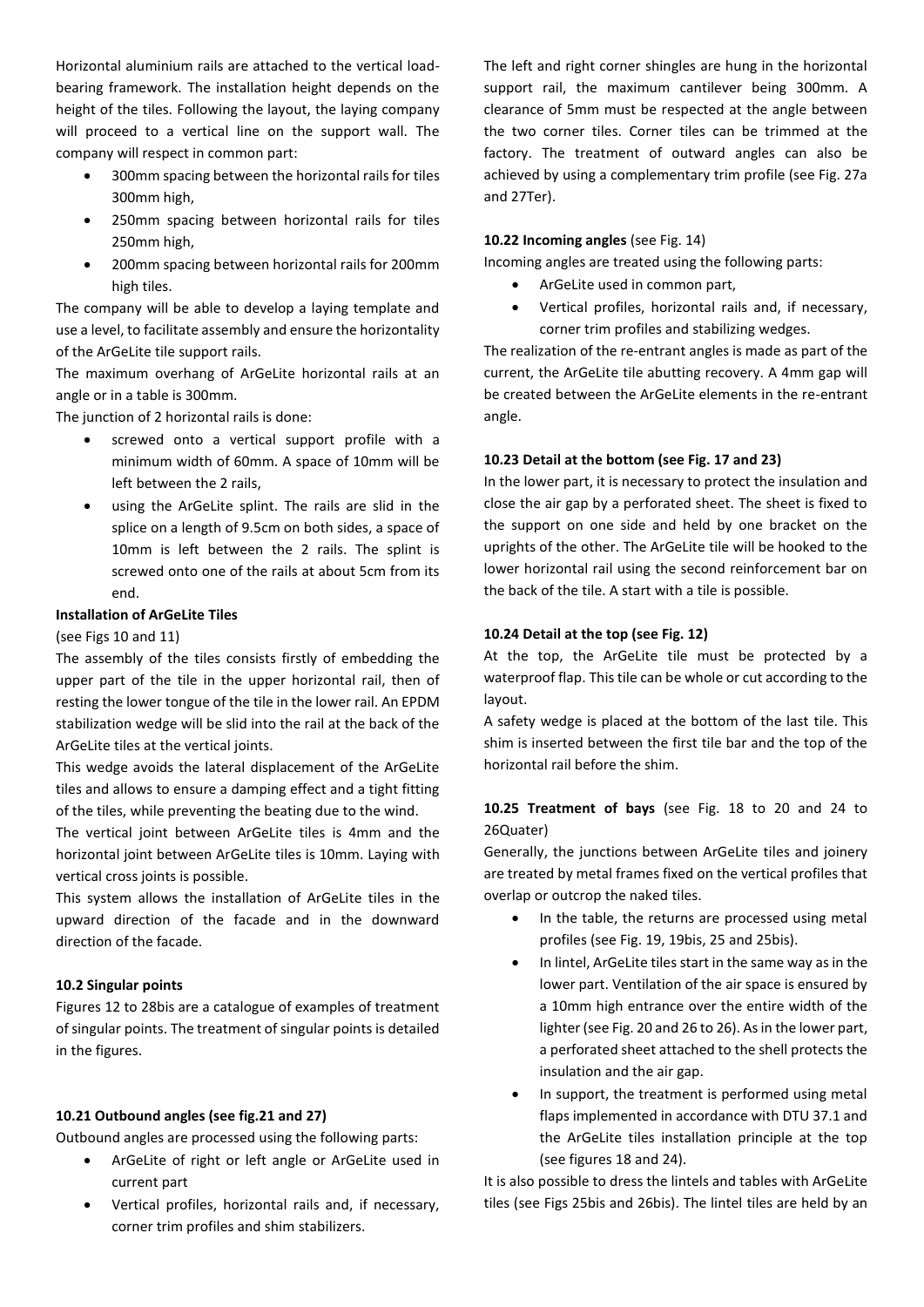EPDM blocking wedge that prevents slippage of the clay element.

• External blinds (see Fig. 26quater)

For openings equipped with external blinds (BSO: sunshade directional) it is possible to realize a safe between the structural work and the ArGeLite cladding. Beforehand, it must be ensured that the necessary space is sufficient. A chest is made of sheet metal folded and fixed directly to the shell. If necessary, the core of the framing profile can be swept over half of its thickness without being less than 25mm and a maximum height of 200mm. A perforated sheet is riveted to the trunk to protect the insulation and the air gap. A vertical spacing of 10 mm is provided between the sheet and the tile.

#### **10.26 Treatment of expansion joints**

The horizontal rails must not overlap the expansion joint of the shell, which imposes a vertical framework on either side of the joint at a maximum distance of 300mm. A space of 10mm minimum is provided between the horizontal rails on both sides of the expansion joint, similarly for tile. A trim sheet can be attached to the back of the horizontal rails on one side of the expansion joint. The sheet is left free on the opposite side (see Fig. 13).

### **10.27 Other singular points**

- Frame splitter (see Fig. 22 and 28a) At the junction between 2 sections a space of at least 10mm should be provided. The upper ArGeLite tile is hooked to the lower horizontal rail using the second reinforcement bar on the back of the tile.
- Splitting the air gap (see Fig. 15) If splitting the air gap is necessary, attach a 15/10 steel sheet metal formed directly to the shell. The upper ArGeLite tile is hooked to the lower horizontal rail using the second reinforcement bar on the back of the tile.

#### **10.3 Special case of zero vertical joints**

It is possible to use the clay tiles with zero vertical joints. The tiles are implemented edge to edge. Beforehand, have a stabilizing wedge at the back of the tiles to cut the lug. For the layout it should be considered that the effective tile length is 4mm less than the nominal length. A splitting joint of 8mm is made every 6m maximum.

#### **10.4 Laying in areas exposed to shocks (Q3)**

In the case of using ArGeLite in areas where Q3 impact resistance is required, a reinforced mounting must be performed. This installation consists in positioning a horizontal rail at the half height of the ArGeLite tiles and a primary frame stud every 400mm (see Fig. 16).

The outer wall will consist of panels in accordance with DTU 31.2. The centre distance of the timber frame is 645mm maximum.

A rain screen according to DTU 31.2 will be used on the bracing panels of the MOB. It will be held by vertical wooden battens, fixed on the vertical uprights of the MOB. The rain screen will be cut every 6m for the drainage of runoff water to the outside.

Wood battens with a minimum dimension of 20 x 40mm are attached to the frame members through the wood panel. An air gap of a minimum thickness of 20mm is thus formed between the wall panel and the back of the aluminium rails. The rails are screwed to the frame through the battens and the wood panel by stainless steel screws according to the specifications of § 3.2 and minimum dimension  $\varnothing$  6 x 60mm. The fixing of the cleat in the amounts of the MOB must be checked (considering the distances between them, own weight). The fastening of the cladding is in accordance with § 10 of the Technical File.

### **12. Maintenance and repair**

#### **12.1 Cleaning**

No treatment, preventive or curative is to be applied on ArGeLite tiles without the agreement of the manufacturer.

### **12.2 Replacement of a tile**

In case of accidental breakage of a product, the ArGeLite tile can be easily replaced. The replacement (actions identical to the initial pose) is done according to the following steps:

- Remove the broken ArGeLite tile, clean the rail of any clay debris.
- Install the replacement ArGeLite tile by first embedding the top of the tile in the top horizontal rail and then resting the bottom tab of the tile in the lower rail.
- The replacement tile will be stabilized using the stabilizing shims and the horizontal support rail.

## **B. Experimental Results**

- CSTB Report No. CLC 11 26033252 on external performance conservation shocks on ArGeLite elements
- CSTB Report No. CLC 11 26033253 concerning resistance to wind load of ArGeLite elements
- CSTB report no. EEM 11 26033905 A and B concerning behavioural tests regarding seismic actions
- CSTB Study Report No. DER / CLC-12-0058 concerning the calculation of seismic stresses in the anchors to the support of the ArGeLite cladding system.

#### **11. Installation on MOB (see Fig. 29 to 34)**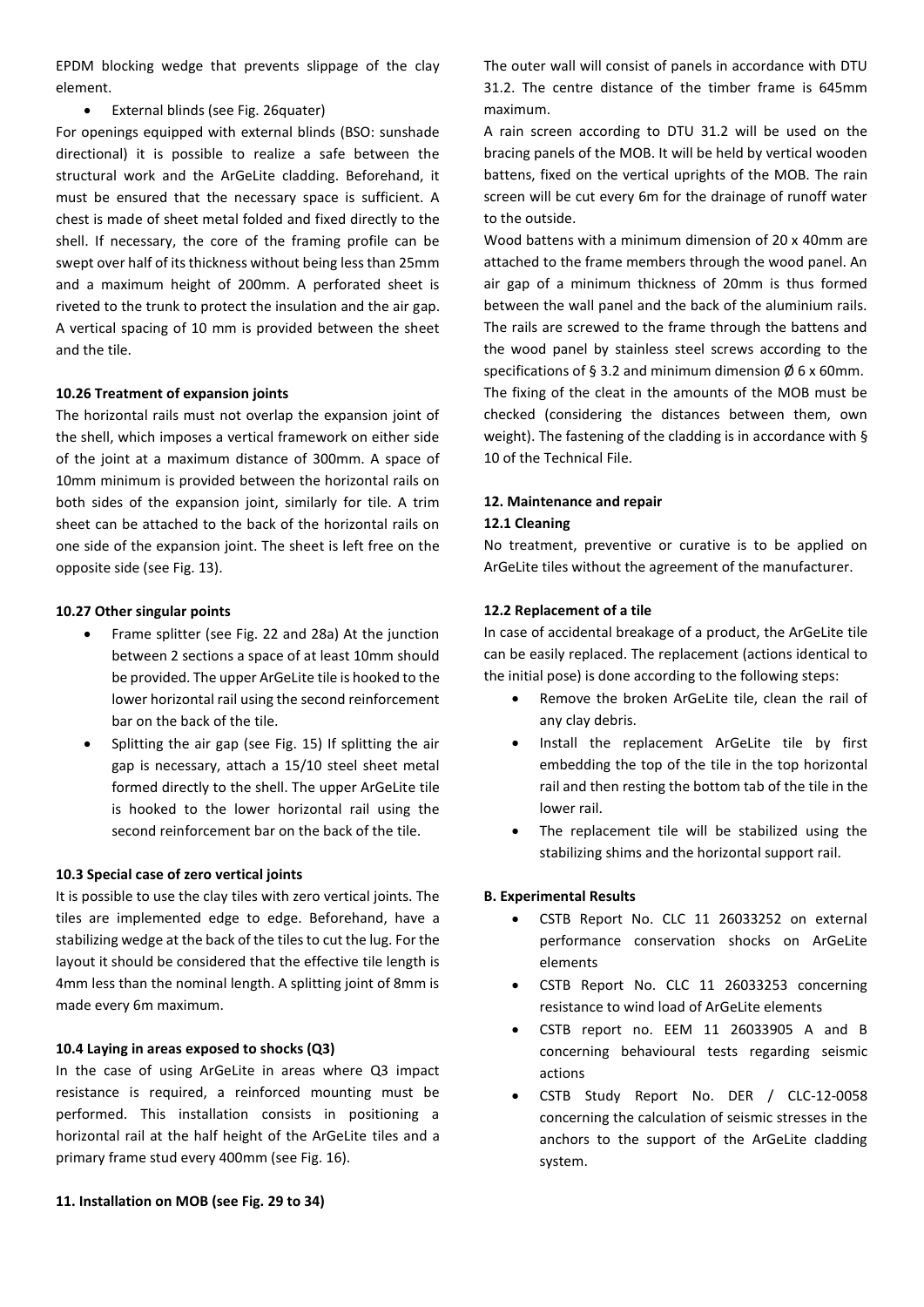#### **C. References**

## **C1. Environmental and Sanitary Data1**

The ArGeLite process is not the subject of an Environmental and Sanitary Declaration Form (FDES). The FDES data are intended to be used to calculate the environmental impacts of structures in which the products (or processes) targeted are likely to be integrated.

#### **C2. Other references**

To date, several thousand square meters have been completed in Europe and in the rest of the world.

Since 2010 more than 5000m² have been installed in France.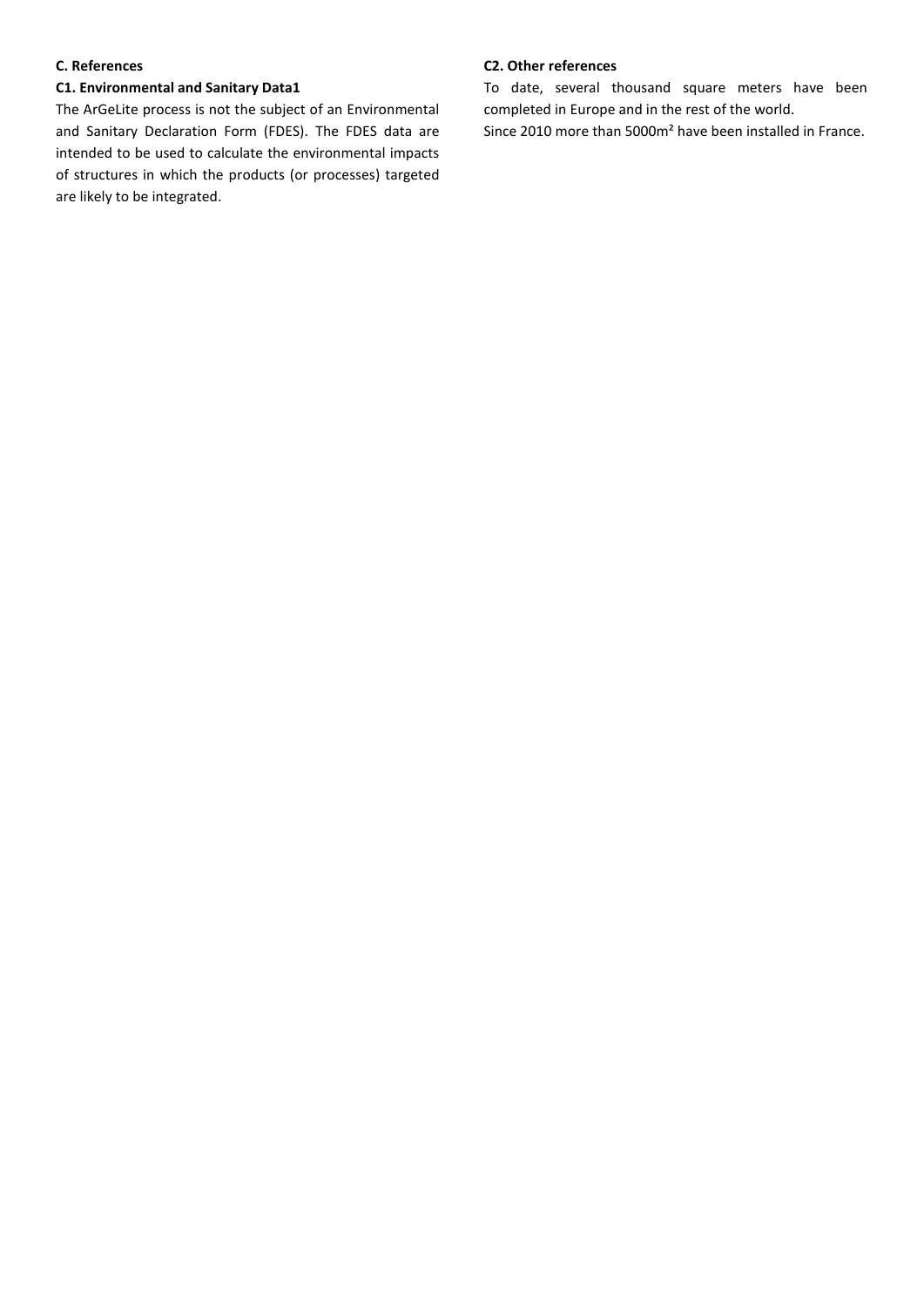# **Tables and figures of the Technical File**

| Design   | Height | Length      | Frame spacing | Intermediate<br>reinforcement | Class |
|----------|--------|-------------|---------------|-------------------------------|-------|
| ArGeLite | 200    | $400 - 800$ | $900*$        | No                            | Q1    |
|          | 250    | $400 - 800$ | 900*          | No                            | Q1    |
|          | 300    | $400 - 800$ | 900*          | No                            | Q1    |
|          | 200    | $400 - 800$ | 400           | Yes                           | Q3    |
|          | 250    | $400 - 800$ | 400           | Yes                           | Q3    |
|          | 300    | $400 - 800$ | 400           | Yes                           | Q3    |

*Table 1 - Exposure class of ArGeLite elements according to P 08-302*

\* 600 mm maximum in the case of a wood frame (or 645 mm on MOB)

*Table 2 - Exposure class of ArGeLite elements in normal wind according to the modified NV 65 Rules*

| Design   | Height | Length      | Frame<br>spacing<br>(mm) | Rail<br>overhang<br>max(mm) | Intermediate<br>reinforcement | Class          | Admissible<br>value |
|----------|--------|-------------|--------------------------|-----------------------------|-------------------------------|----------------|---------------------|
| ArGeLite | 200    | $300 - 800$ | 900                      | 300                         | No.                           | V4             | 2257                |
|          | 250    | $300 - 800$ | 900                      | 300                         | No.                           | V <sub>4</sub> | 2257                |
|          | 300    | $300 - 800$ | 900                      | 300                         | No.                           | V <sub>4</sub> | 2257                |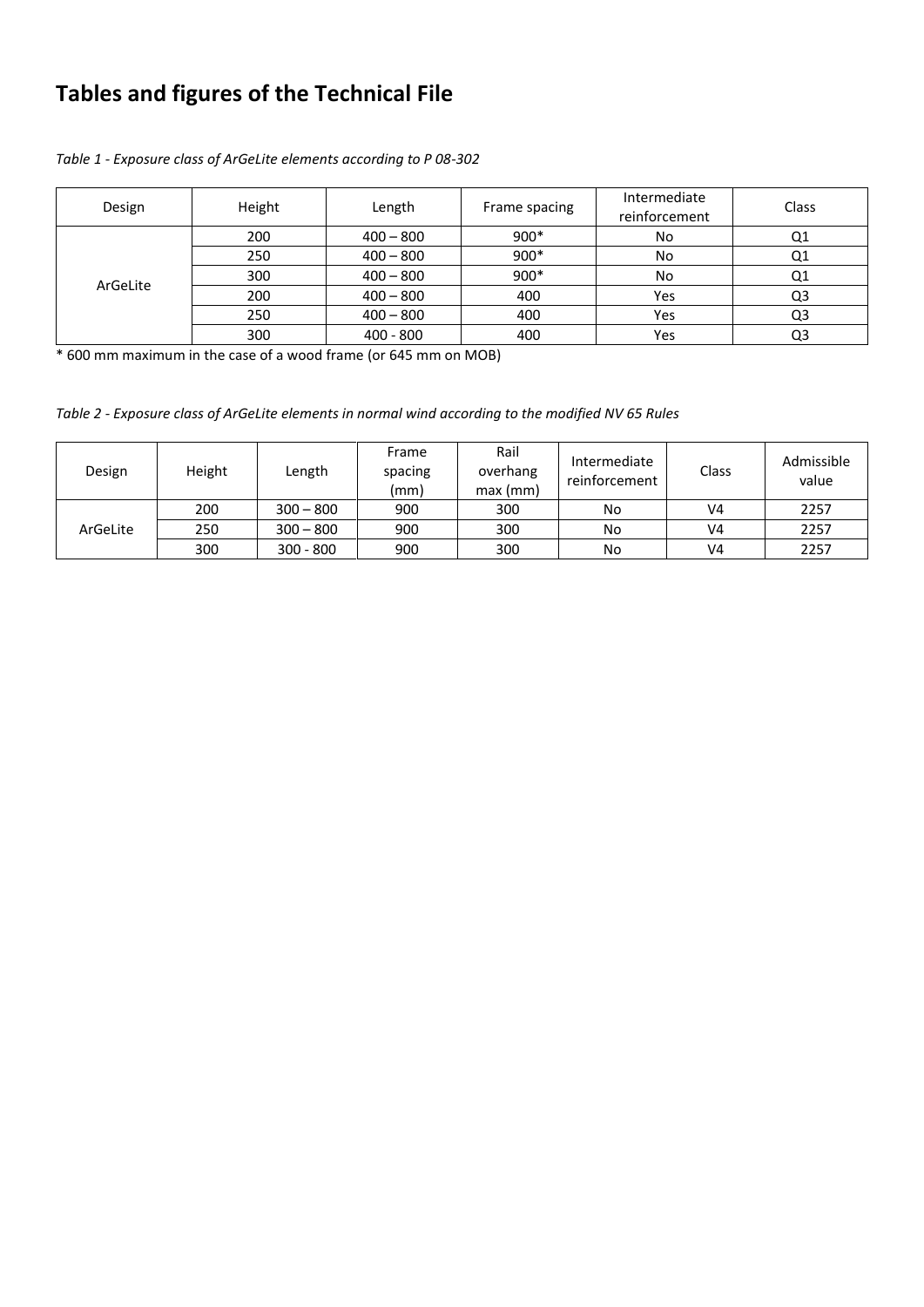# **Principle figures**

Timber rail and the contract of the contract of the Metal Rail Metal Rail and Metal Rail and Metal Rail and Metal Rail





**Assembly of the primary framework**





**Installation of thermal insulation**





**Fixing horizontal aluminium rails**

*Figure 1 - Principle pose frame*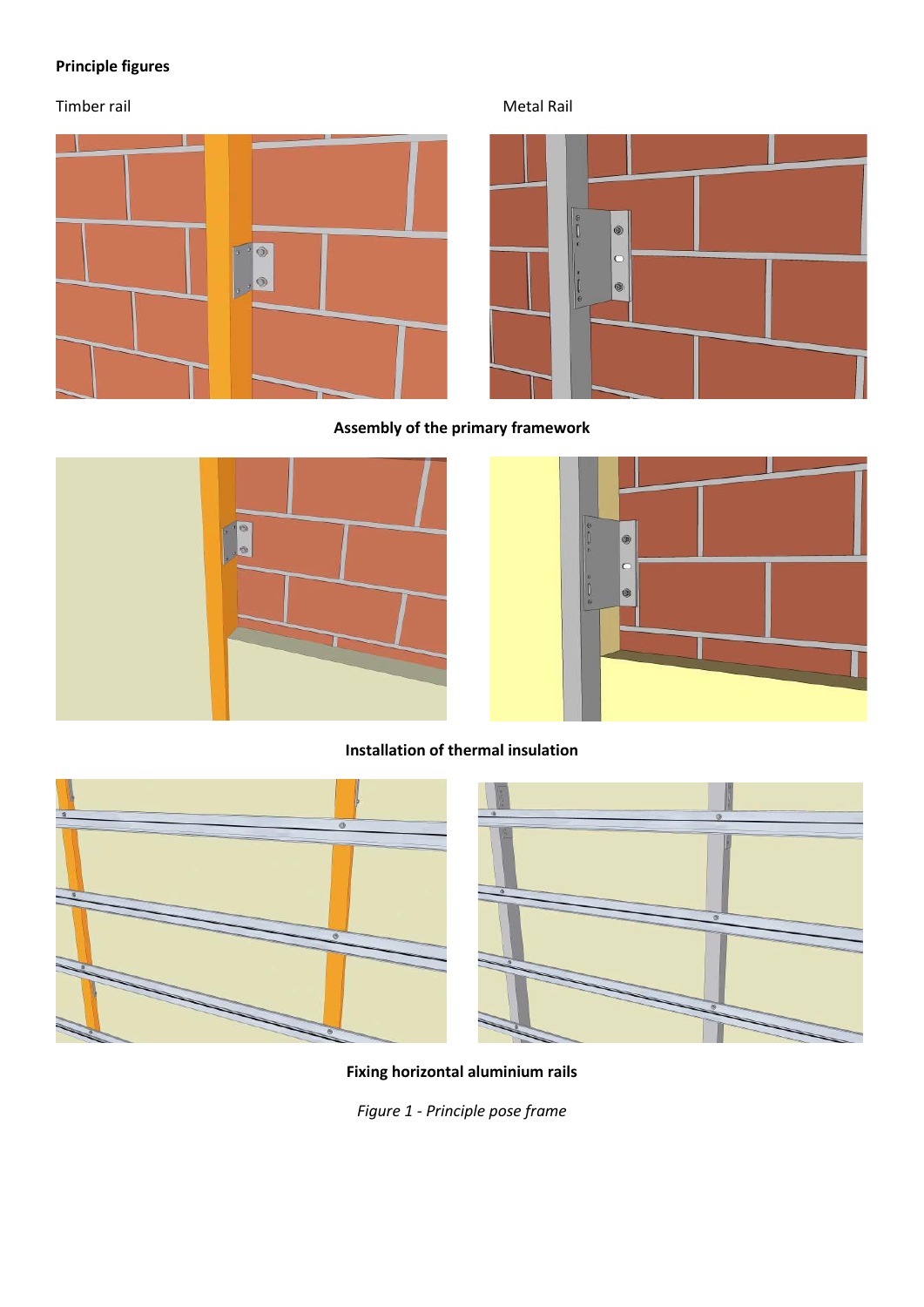

# **Setting up of the ArGeLite tiles**



# **insertion of stabilizing wedges in EPDM**

*Figure 2 - ArGeLite pose principle*